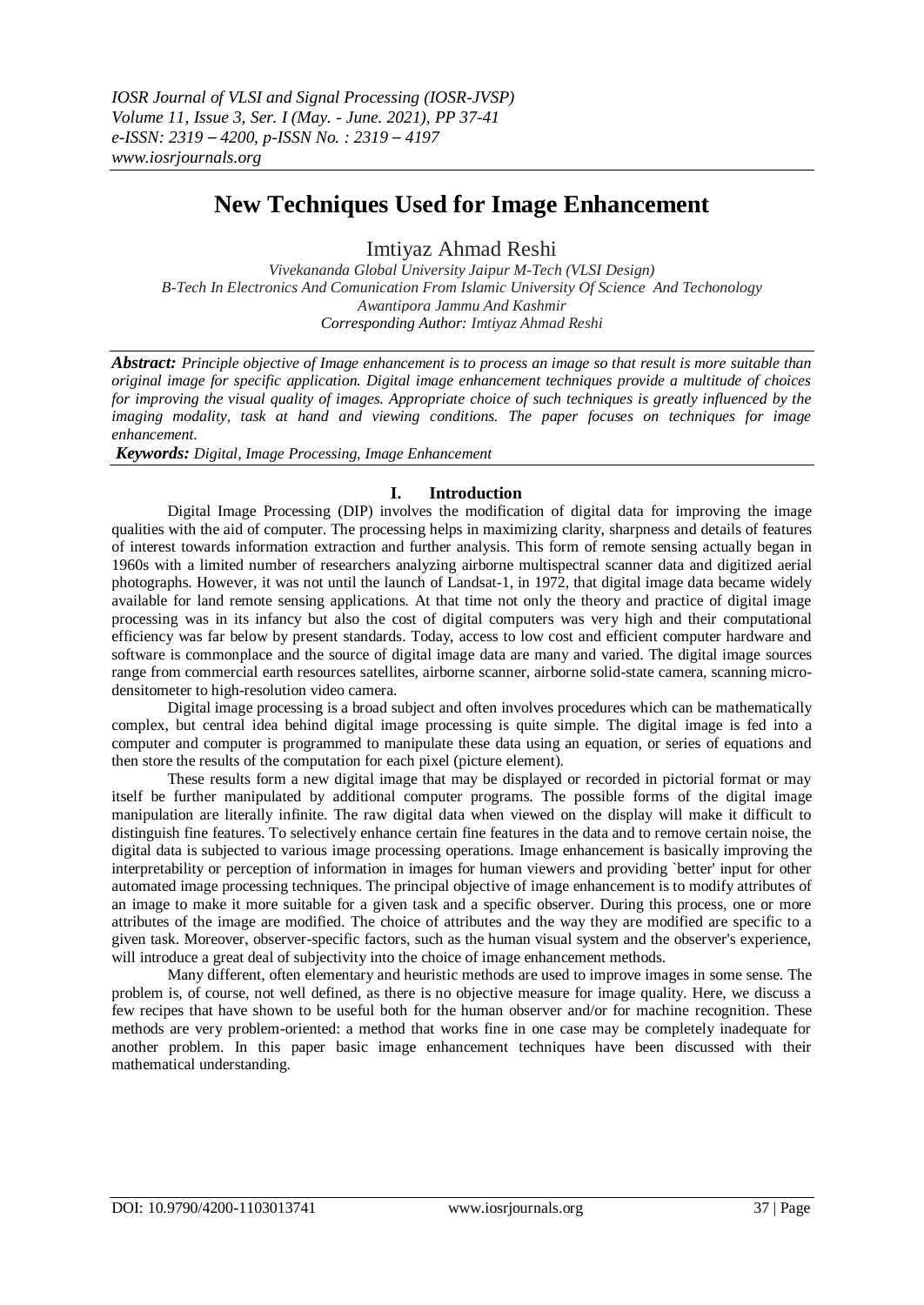## **II. Image Enhancement**

Enhancement is the modification of an image to alter impact on the viewer. Generally enhancement distorts the original digital values; therefore enhancement is not done until the restoration processes are completed.

## **Contrast Enhancement**

There is a strong influence of contrast ratio on resolving power and detection capability of images. Techniques for improving image contrast are among the most widely used enhancement processes. The sensitivity range of any remote sensing detector is designed to record a wide range of terrain brightness from black basalt plateaus to white sea beds under a wide range of lighting conditions. Few individual scenes have a brightness range that utilizes the full sensitivity range of these detectors. To produce an image with the optimum contrast ratio, it is important to utilize the entire brightness range of the display medium, which is generally film.

#### **Intensity, Hue And Saturation Transformations**

The additive system of primary colors (red, green, and blue, or RGB s y stem) is well established. An alternate approach to color is the intensity, hue and saturation system (IHS), which is useful because it presents colors more nearly as the human observer perceives them. The IHS system is based on the color sphere in which the vertical axis represents intensity, the radius is saturation, and the circumference is hue. The intensity (I) axis represents brightness variations and ranges from black (0) to white (255): no color is associated with this axis. Hue (H) represents the dominant wavelength o f co l o u r. Hue values commence with 0 at the midpoint of red tones an d i n crease counterclockwise around the circumference of the sphere to conclude with 255 adjacent to 0. Saturation (S) represents the purity of color and ranges from 0 at the centre of the color sphere to 255 at t h e circumference. A saturation of 0 represents a completely impure color, in which all wavelengths are equally represented and which the eye will perceive a shade of grey that ranges from white to black depending on intensity.



**Figure 1:** Intensity, Hue and Saturation color coordinate system. Color at point A has the values: I=195, H=75 and S=135.

#### **Edge Enhancement**

Most interpreters are concerned with recognizing linear features in images such as joints and lineaments. Geographers map manmade linear features such as highways and canals. Some linear features occur as narrow lines against a background of contrasting brightness; others are the linear contact between adjacent areas of different brightness. In all cases, linear features are formed by edges. Some edges are marked by pronounced differences that may be difficult to recognize. Contrast enhancement may emphasize brightness differences associated with some linear features. This procedure, however, is not specific for linear features because all elements of the scene are enhanced equally, not just the linear elements.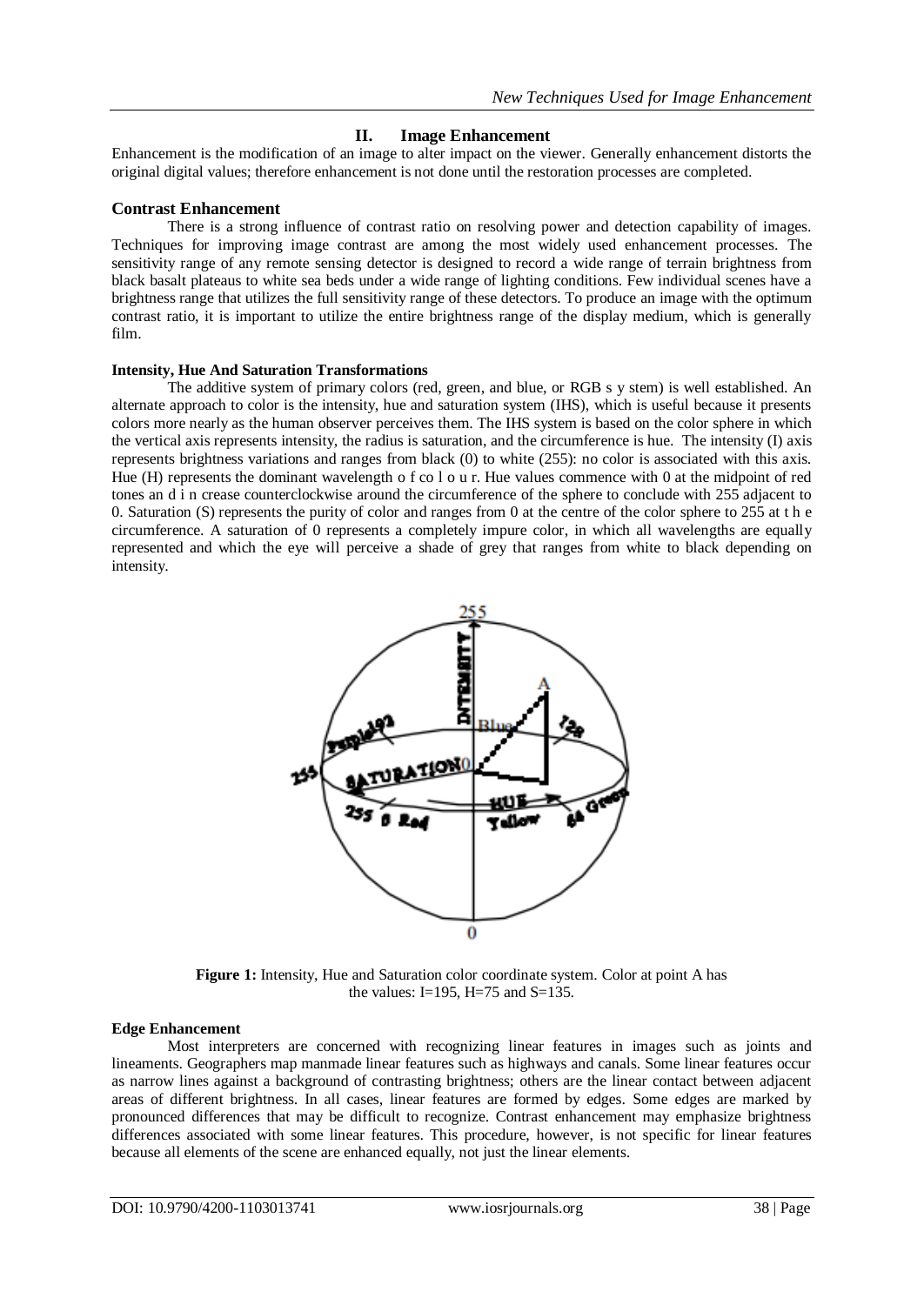### **Spatial Domain Techniques**

Spatial domain techniques are operated on pixels. The values of pixels or pels are modified to get the intended improvement. It involves the techniques such as log transformations, power-law(gamma) transformations, histogram equalization and Matching(Specification) that are dependent on the direct operation on the pixels in the image. These are basically used for the direct alteration of the gray values of the pixels individually and also for the sharpness of the image. However the problem in it is sometimes it also generates the unacceptable results because it works in the uniform way in the whole picture that was taken. So this method is not suitable for the images that need to improve the selected region or the intended information.

### **Point Operation**

In this type of operation, the individual pixels are operated by image processing operation or the point operations that is

 $g(m, n)=T[f(m, n)]$ 

in which  $f(m, n)$  is the input or original picture,  $g(m, n)$  is the processed or resultant picture, and T is used for modification process that is operated on a single pel or pixel.

#### **Mask Operation**

Every pel or pixel is changed as per their values in a close or small neighborhood in this operation.

### **Global Operation**

All the pixel values are taken into account of the image to perform the global operation.

#### **Frequency Domain Techniques**

Frequency domain techniques are suitable for the images that are based on frequency components and works on the orthogonal transformation of the image rather than the image itself. The principle of these techniques is composed of 2D discrete unitary transformation, for illustration the 2-D discrete fourier transform that replaces the coefficients by the operator and then perform the inverse process. It has two components namely magnitude and phase. Magnitude is composed of frequency component and phase is for restoring the image back to the spatial domain. These are straightforward techniques. Firstly, the fourier transform of the image is computed which is to be computed and result is multiplied by a filter and inverse transform is taken to generate the output image. In low pass filtering , high frequency components of image are eliminated and as a result, image would be blurred associated with noise. An ideal filter also has two issues: blurring of image and ringing of image.

#### **Histogram Processing**

Histogram processing is used in image enhancement the information inherent in histogram can also used in other image processing application such as image segmentation and image compression. A histogram simply plots the frequency at which each grey-level occurs from 0 (black) to 255 (white). Histogram processing should be the initial step in preprocessing. To produce a much better image histogram equalization and histogram specification (matching) are two methods widely used to modify the histogram of an image.

Histogram represents the frequency of occurrence of all gray-level in the image, that means it tell us how the values of individual pixel in an image are distributed.

Histogram is given as h  $(rk) = nk/N$ 

Where and are intensity level and number of pixels in image with intensity respectively.



**Figure 2:** Histogram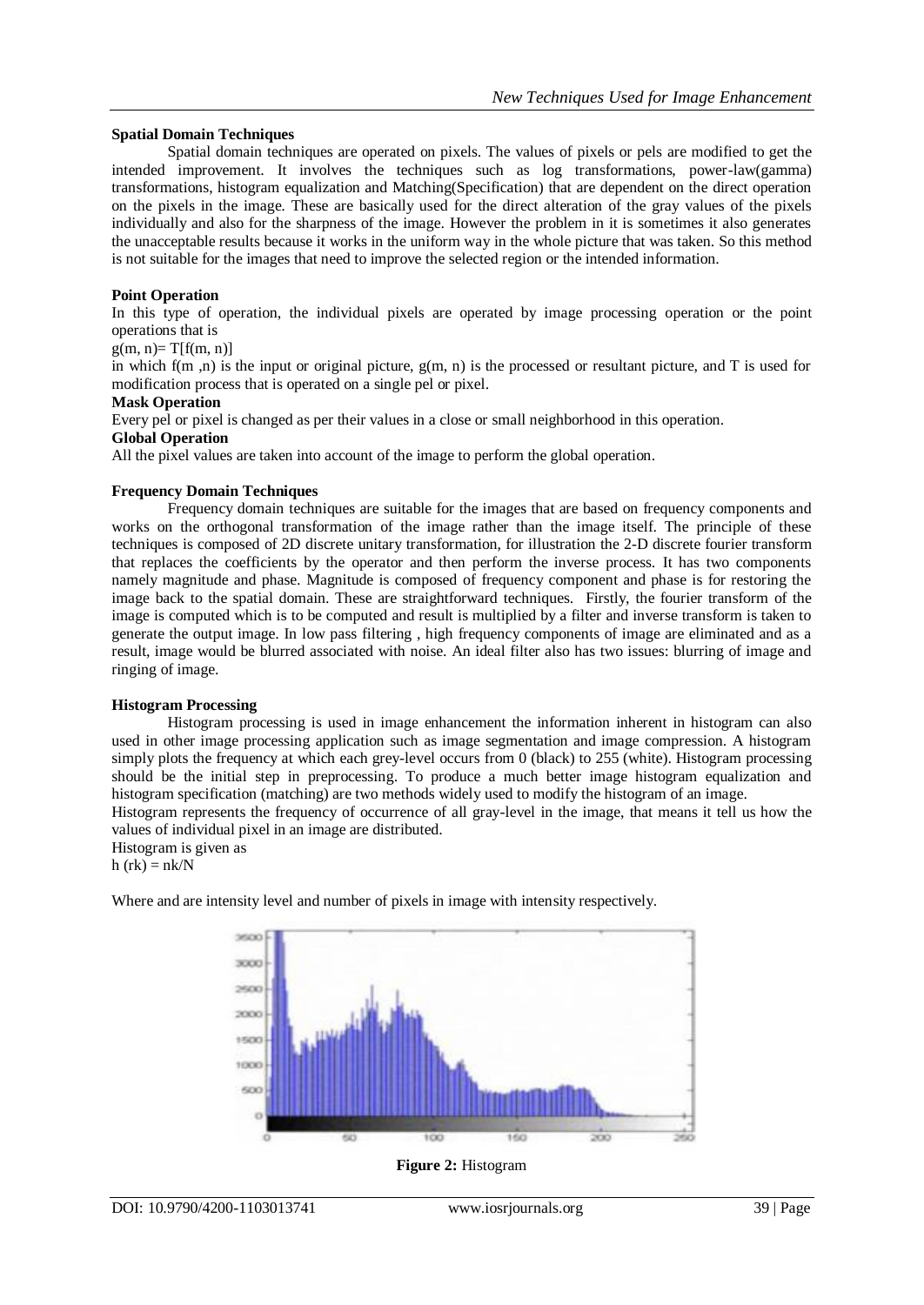## **Histogram Equalization**

Histogram equalization is a common technique for enhancing the appearance of images. Suppose we have an image which is predominantly dark. Then its histogram would be skewed towards the lower end of the grey scale and all the image detail is compressed into the dark end of the histogram. If we could `stretch out' the grey levels at the dark end to produce a more uniformly distributed histogram then the image would become much clearer. Histogram equalization stretches the histogram across the entire spectrum of pixels  $(0 - 255)$ . It increases the contrast of images for the finality of human inspection and can be applied to normalize illumination variations in image understanding problems. Histogram equalization is one of the operations that can be applied to obtain new images based on histogram specification or modification.

## **Thresholding Transformations**

Thresholding transformations are particularly useful for segmentation in which we want to isolate an object of interest from a background. Image threshold is the process of separating the information (objects) of an image from its background, hence, thresholding is usually applied to grey-level or color document scanned images. Thresholding can be categorized into two main categories: global and local. Global thresholding methods choose one threshold value for the entire document image, which is often based on the estimation of the background level from the intensity histogram of the image; hence, it is considered a point processing operation. Global thresholding methods are used to automatically reduce a grey-level image to a binary image. The images applied to such methods are assumed to have two classes of pixels (foreground and background). The purpose of a global thresholding method is to automatically specify a threshold value T, where the pixel values below it are considered foreground and the values above are background. A simple method would be to choose the mean or median value of all the pixels in the input image, the mean or median will work well as the threshold, however, this will generally not be the case especially if the pixels are not uniformly distributed in an image.

Local adaptive thresholding uses different values for each pixel according to the local area information. Local thresholding techniques are used with document images having non-uniform background illumination or complex backgrounds, such as watermarks found in security documents if the global thresholding methods fail to separate the foreground from the background. This is due to the fact that the histogram of such images provides more than two peaks making it difficult for a global thresholding technique to separate the objects from the background, thus; local thresholding methods are the solution.

#### **Change-Detection Images**

Change detection images provide information about seasonal or other changes. The information is extracted by comparing two or more images of an area that were acquired at different times. The first step is to register the images using corresponding ground-control points. Following registration, the digital numbers of one image are subtracted from those of an image acquired earlier or later. The resulting values for each pixel will be positive, negative, or zero; the latter indicates no change. The next step is to plot these values as an image in which neutral grey tone represents zero. Black and white tones represent the maximum negative and positive differences respectively. Contrast stretching is employed to emphasize the differences. The agricultural practice of seasonally alternating between cultivated and fallow fields can be clearly shown by the light and dark tones in the difference image. Change-detection processing is also useful for producing difference images for other remote sensing data, such as between nighttime and daytime thermal IR images.

#### **Applications**

Image enhancement has applications in many fields like aerial imaging, satellite images, digital camera pictures, remote sensing applications , forensic labs, astrophotography, fingerprint or face recognition etc. Image Enhancement is a important tool for highlighting areas to improve the visual representation of the picture. It has a considerable application in medical imaging like in MRI, Ultrasound and X- Rays.

## **III. Conclusion**

Image enhancement algorithms offer a wide variety of approaches for modifying images to achieve visually acceptable images. The choice of such techniques is a function of the specific task, image content, observer characteristics, and viewing conditions. The point processing methods are most primitive, yet essential image processing operations and are used primarily for contrast enhancement. Image Negative is suited for enhancing white detail embedded in dark regions and has applications in medical imaging. Power-law transformations are useful for general purpose contrast manipulation. For a dark image, an expansion of gray levels is accomplished using a power-law transformation with a fractional exponent. Log Transformation is Useful for enhancing details in the darker regions of the image at the expense of detail in the brighter regions the higher-level values. For an image having a washed-out appearance, a compression of gray levels is obtained